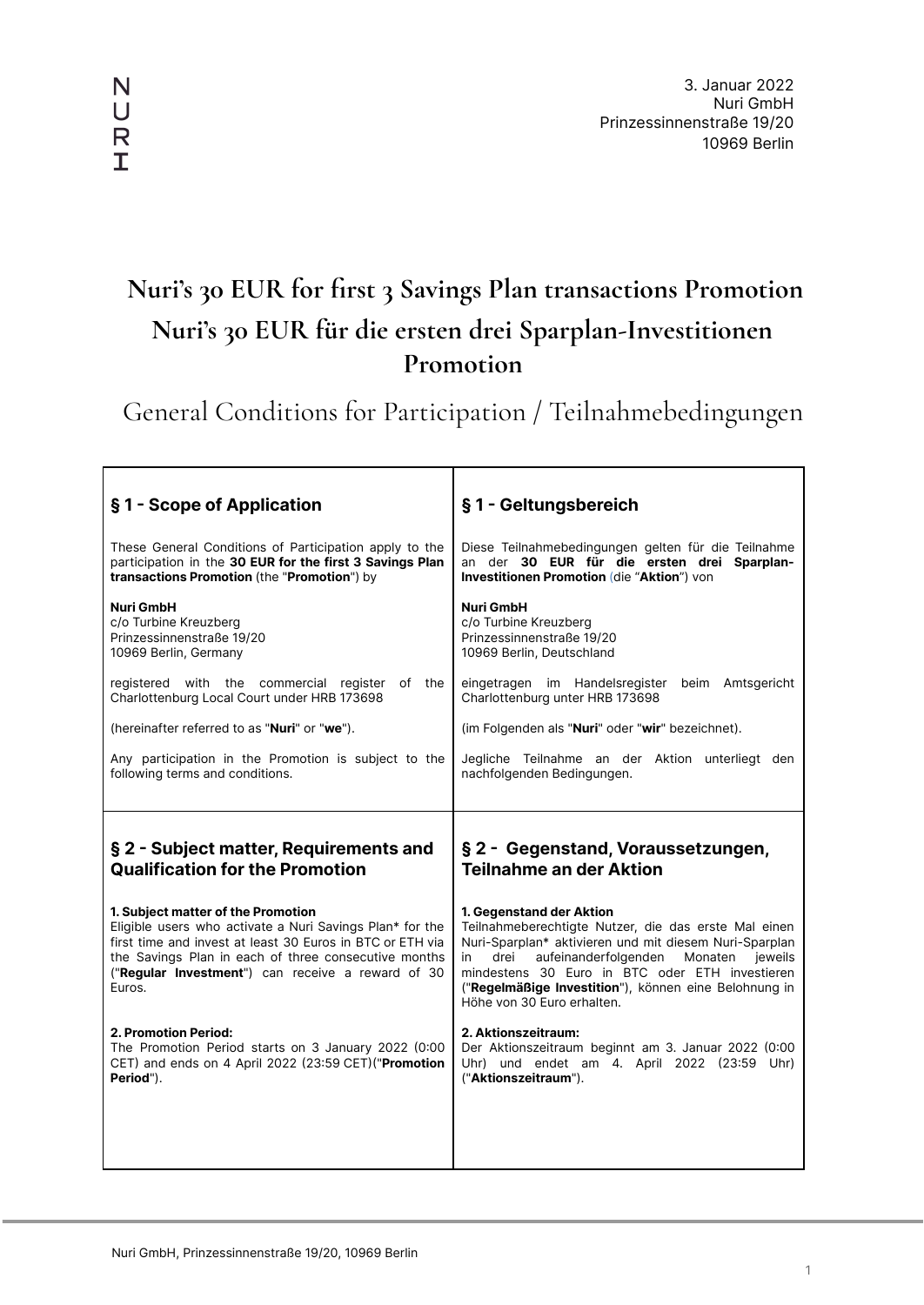| 3. Who may participate in the Promotion:<br>a) This Promotion applies exclusively to persons who<br>(i) open a Nuri Bank Account (empowered by Solarisbank                                                                                                                                                                                                 |                                                                                                        |                | 3. Wer kann an der Aktion teilnehmen?<br>a) Die Aktion gilt ausschließlich für Personen, die<br>(i) innerhalb des Aktionszeitraumes zum ersten Mal ein                                                                                                                                                                                  |
|------------------------------------------------------------------------------------------------------------------------------------------------------------------------------------------------------------------------------------------------------------------------------------------------------------------------------------------------------------|--------------------------------------------------------------------------------------------------------|----------------|-----------------------------------------------------------------------------------------------------------------------------------------------------------------------------------------------------------------------------------------------------------------------------------------------------------------------------------------|
| AG) within the Promotion Period for the first time; or                                                                                                                                                                                                                                                                                                     |                                                                                                        |                | Nuri-Bankkonto (ermöglicht durch die Solarisbank AG)                                                                                                                                                                                                                                                                                    |
| (ii) already have a Nuri Bank Account (empowered by<br>Solarisbank AG), but have not yet invested in a Nuri<br>savings plan by the start of the Promotion Period<br>("Eligible Users").                                                                                                                                                                    |                                                                                                        | eröffnen; oder | (ii) bereits ein Nuri-Bankkonto (ermöglicht durch die<br>Solarisbank AG) besitzen, aber bis zu Beginn des<br>Aktionszeitraumes noch nicht in einen Nuri-Sparplan<br>investiert haben ("Teilnahmeberechtigte Nutzer").                                                                                                                   |
|                                                                                                                                                                                                                                                                                                                                                            | You will find further information on how to open and set<br>up a Nuri Savings Plan under www.nuri.com. |                | Weitere Informationen zur Einrichtung und Nutzung<br>eines Nuri-Sparplans findest du unter www.nuri.com.                                                                                                                                                                                                                                |
| b) Persons who have already set up a Nuri Savings Plan<br>under which at least one transaction (Planned Purchase)<br>has been executed (even as a former customer) as well<br>as employees of Nuri are excluded from the Promotion.<br>Nuri may refuse the participation of persons for objective<br>reasons and exclude persons from the Promotion and/or |                                                                                                        |                | b) Personen, die schon einmal einen Nuri-Sparplan<br>eingerichtet haben, in dessen Rahmen mindestens eine<br>Transaktion (Geplanter Kauf) ausgeführt wurde (auch als<br>ehemaliger Kunde) sowie Mitarbeiter von Nuri sind von<br>der Aktion ausgeschlossen. Nuri kann die Teilnahme von<br>Personen aus sachlichen Gründen ablehnen und |
| the Reward in its sole discretion, e.g. due to suspicion of<br>abusive or fraudulent behaviour.                                                                                                                                                                                                                                                            |                                                                                                        | Verhalten.     | Personen nach eigenem Ermessen von der Aktion<br>und/oder der Belohnung ausschließen, z.B. wegen des<br>Verdachts auf missbräuchliches oder betrügerisches                                                                                                                                                                              |
|                                                                                                                                                                                                                                                                                                                                                            | 4. How to participate in the Promotion / Reward                                                        |                |                                                                                                                                                                                                                                                                                                                                         |
| <b>Conditions:</b>                                                                                                                                                                                                                                                                                                                                         | Eligible Users can participate in the Promotion if they                                                | die Belohnung: | 4. Wie du an der Aktion teilnimmst / Bedingungen für                                                                                                                                                                                                                                                                                    |
|                                                                                                                                                                                                                                                                                                                                                            | fulfill the following conditions ("Reward Conditions").                                                |                | Teilnahmeberechtigte Nutzer können an der Aktion                                                                                                                                                                                                                                                                                        |
| To fulfil the Reward Conditions, the Eligible User must:                                                                                                                                                                                                                                                                                                   |                                                                                                        |                | teilnehmen, wenn sie die folgenden Bedingungen<br>("Bedingungen für die Belohnung") erfüllen.<br>Um die Bedingungen für die Belohnung zu erfüllen,                                                                                                                                                                                      |
| a)                                                                                                                                                                                                                                                                                                                                                         | have a Nuri Bank Account (empowered by                                                                 |                | muss der Teilnahmeberechtigte Nutzer:                                                                                                                                                                                                                                                                                                   |
|                                                                                                                                                                                                                                                                                                                                                            | Solarisbank AG) and a Nuri Bitcoin and<br>Ethereum wallet and keep it opened until the                 | a)             | ein Nuri-Bankkonto (ermöglicht durch die<br>Solarisbank AG) und eine Nuri Bitcoin- und                                                                                                                                                                                                                                                  |
|                                                                                                                                                                                                                                                                                                                                                            | Reward is received;                                                                                    |                | Ethereum-Wallet besitzen und bis zum Erhalt                                                                                                                                                                                                                                                                                             |
|                                                                                                                                                                                                                                                                                                                                                            | set up a Savings Plan via the Nuri App and                                                             | b)             | der Belohnung eröffnet lassen;<br>über die Nuri-App einen Sparplan einrichten                                                                                                                                                                                                                                                           |
| b)                                                                                                                                                                                                                                                                                                                                                         | specify an amount of at least 30 EUR per                                                               |                | und dort für den sog. regelmäßigen Kauf                                                                                                                                                                                                                                                                                                 |
|                                                                                                                                                                                                                                                                                                                                                            | month for the so-called Planned Purchase;                                                              |                | einen Betrag in Höhe von mindestens 30 EUR<br>pro Monat festlegen; und                                                                                                                                                                                                                                                                  |
| c)                                                                                                                                                                                                                                                                                                                                                         | and<br>have executed at least 3 (three) monthly                                                        | C)             | im Rahmen des Nuri-Sparplans mindestens 3                                                                                                                                                                                                                                                                                               |
|                                                                                                                                                                                                                                                                                                                                                            | purchases under the Nuri Savings Plan in                                                               |                | (drei)<br>monatliche<br>Käufe<br>in<br>drei                                                                                                                                                                                                                                                                                             |
|                                                                                                                                                                                                                                                                                                                                                            | three consecutive months, whereby the first<br>Planned Purchase must have been executed                |                | aufeinanderfolgenden Monaten ausgeführt<br>haben, wobei der erste monatliche Kauf                                                                                                                                                                                                                                                       |
|                                                                                                                                                                                                                                                                                                                                                            | by 4th April at the latest.                                                                            |                | spätestens am 4. April ausgeführt worden                                                                                                                                                                                                                                                                                                |
|                                                                                                                                                                                                                                                                                                                                                            | The execution of the Nuri Savings Plan<br>transactions will be carried out automatically               |                | sein muss.<br>Die<br>Ausführung<br>der<br>Nuri-Sparplan-                                                                                                                                                                                                                                                                                |
|                                                                                                                                                                                                                                                                                                                                                            | on the basis of the selected plan parameters.                                                          |                | Transaktionen erfolgt automatisch auf Basis                                                                                                                                                                                                                                                                                             |
|                                                                                                                                                                                                                                                                                                                                                            | However, the Eligible User must make sure that<br>the account is active (i.e., not blocked or          |                | gewählten<br>Planparamer.<br>der<br>Der<br>Teilnahmeberechtigte<br>Nutzer<br>muss<br>aber                                                                                                                                                                                                                                               |
|                                                                                                                                                                                                                                                                                                                                                            | closed) and has <b>enough funds</b> for the                                                            |                | sicherstellen, dass das Konto aktiv (d.h. nicht                                                                                                                                                                                                                                                                                         |
|                                                                                                                                                                                                                                                                                                                                                            | corresponding debit to take place. If the<br>Savings Plan transaction cannot be executed               |                | gesperrt oder geschlossen ist) und über genug<br>Guthaben verfügt, damit die entsprechende                                                                                                                                                                                                                                              |
|                                                                                                                                                                                                                                                                                                                                                            | for one of the aforementioned reasons, the<br>Reward Conditions are not met.                           |                | Abbuchung<br>erfolgen<br>kann.<br>Kann<br>die<br>Sparplan-Transaktion<br>einem<br>der                                                                                                                                                                                                                                                   |
|                                                                                                                                                                                                                                                                                                                                                            |                                                                                                        |                | aus<br>vorgenannten Gründe nicht ausgeführt werden,                                                                                                                                                                                                                                                                                     |
|                                                                                                                                                                                                                                                                                                                                                            |                                                                                                        |                | sind die Bedingungen für die Belohnung nicht                                                                                                                                                                                                                                                                                            |
| d)                                                                                                                                                                                                                                                                                                                                                         | Please note that your Nuri Bank Account                                                                | d)             | erfüllt.<br>Bitte beachte, dass dein Nuri-Bankkonto                                                                                                                                                                                                                                                                                     |
|                                                                                                                                                                                                                                                                                                                                                            | (empowered by Solarisbank AG) and your Nuri                                                            |                | (ermöglicht durch die Solarisbank AG) und                                                                                                                                                                                                                                                                                               |
|                                                                                                                                                                                                                                                                                                                                                            | Bitcoin and Ethereum wallet must be active for<br>the whole Promotion Period and must not be           |                | Deine Nuri Bitcoin- und Ethereum-Wallets<br>während des gesamten Aktionszeitraums                                                                                                                                                                                                                                                       |
|                                                                                                                                                                                                                                                                                                                                                            | subject to suspension or closure. If the Bank<br>Account is not permanently unlocked and               |                | aktiv sein müssen und nicht gesperrt oder<br>geschlossen<br>werden dürfen.<br>Wenn<br>das                                                                                                                                                                                                                                               |
|                                                                                                                                                                                                                                                                                                                                                            |                                                                                                        |                |                                                                                                                                                                                                                                                                                                                                         |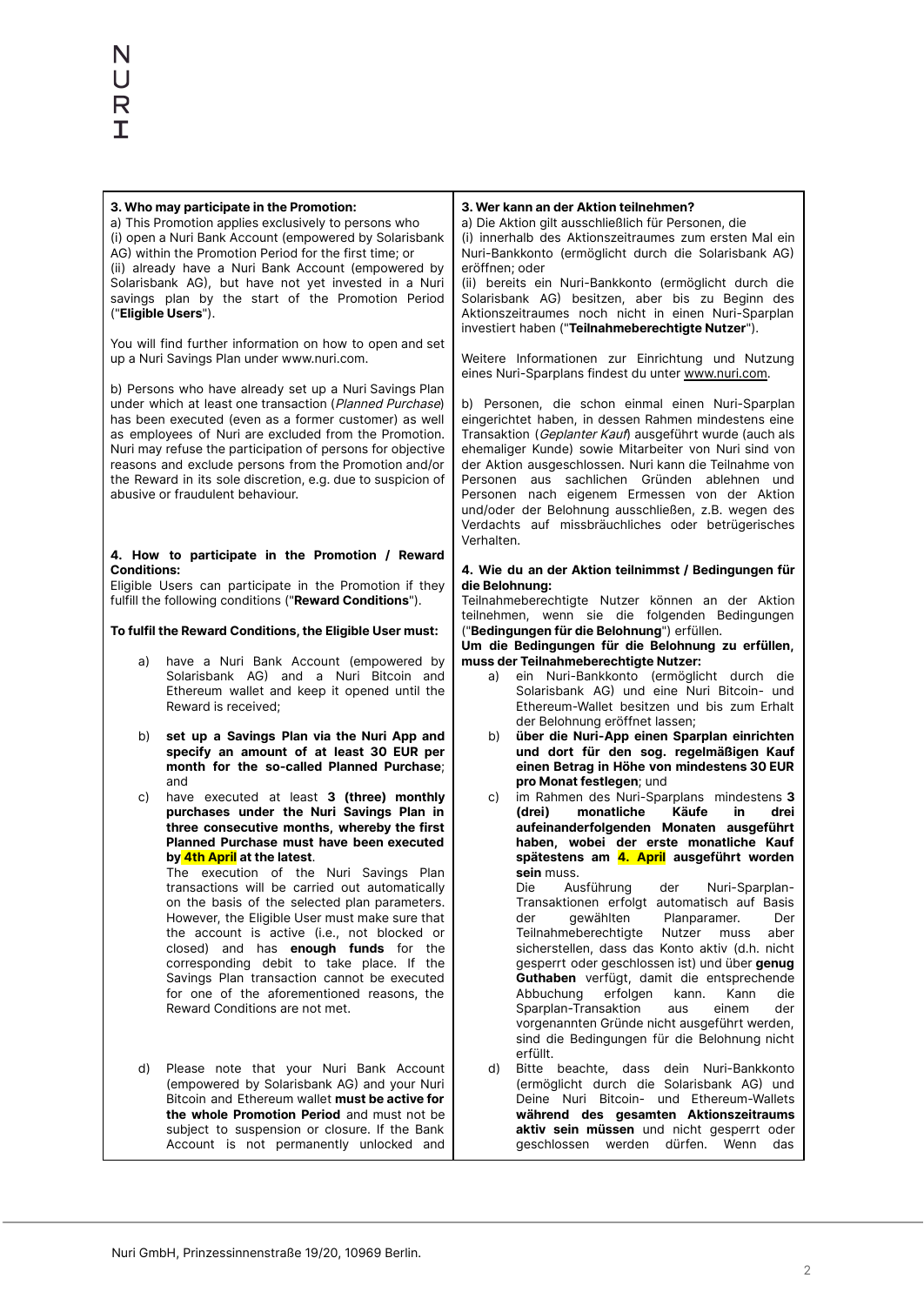active during the Promotion Period, the Reward Conditions will not be met.

#### **5. The Reward:**

Eligible Users who have fulfilled all the Reward Conditions will receive a bonus of 30 EUR ("**Reward**") from us to their Nuri Bank Account. We will pay the Reward to the relevant Nuri Bank Account within 10 business days after the Reward Conditions are met. The reward will not exceed 30 EUR, even if the user has set up multiple Savings Plans (in particular, both a BTC and an ETH savings plan). Please note that you must have an active Nuri Bank Account (empowered by Solarisbank AG) at least until the time of the Reward payout in order to receive the Reward, otherwise the entitlement to the reward will expire regardless of the fulfillment of the other Reward Conditions.

Bankkonto und/oder Wallets/Vaults während des Aktionszeitraums nicht dauerhaft freigeschaltet und aktiv sind, sind die Bedingungen für die Belohnung nicht erfüllt.

#### **5. Die Belohnung:**

Teilnahmeberechtigte Nutzer, die alle Bedingungen für die Belohnung erfüllen, erhalten von uns eine Prämie in Höhe von 30 EUR ("**Belohnung**") auf ihr Nuri-Bankkonto. Wir werden die Belohnung innerhalb von 10 Geschäftstagen, nachdem die Bedingungen für die Belohnung erfüllt sind, auf das betreffende Nuri-Bankkonto auszahlen. Die Belohnung beträgt höchstens 30 EUR, selbst dann, wenn der Nutzer mehrere Sparpläne (insbesondere sowohl einen BTC-, als auch einen ETH-Sparplan) eingerichtet hat. Bitte beachte, dass du mindestens bis zum Zeitpunkt der Auszahlung der Belohnung über ein aktives Nuri-Bankkonto (ermöglicht durch die Solarisbank AG) verfügen musst, um die Belohnung erhalten zu können, da ansonsten der Anspruch auf die Belohnung unabhängig von der Erfüllung der übrigen Bedingungen für die Belohnung verfällt.

### **§ 3 - Final Provisions**

1. Participation in the Promotion itself is voluntary and free of charge\*. The Eligible User only bears the costs associated with participation via the internet (e.g. usage fee for the Internet connection) as well as applicable trading costs and fees.

\* With respect to the use of the Nuri Bank Account, the relevant terms and conditions apply. The Savings Plan is governed by Section 4a of Nuri's General Terms and Conditions and requires setting up the Savings Plan, specifying the plan parameters (i.e. EUR amount, cryptocurrency, purchase interval and start date) and the respective execution (i.e. an active Nuri Bank Account and enough funds). Trades can be subject to trading costs and fees. Please note that the Nuri Bank Account is also subject to a separate contract with and separate terms and conditions of Solarisbank AG. The opening of a Nuri Bank Account requires the approval of our partner Solarisbank AG. Solarisbank AG reserves the right to refuse account opening requests e. g. based on its terms and conditions and to block accounts. Therefore, Nuri is not liable for and cannot guarantee the provision of Nuri Bank Accounts. Users whose account opening application is rejected and whose account is blocked by Solarisbank AG will not be entitled to the Reward.

## **§ 3 - Schlussvorschriften**

1. Die Teilnahme an der Aktion selbst ist freiwillig und kostenlos\*. Der Teilnahmeberechtigte Nutzer trägt lediglich die mit der Teilnahme über das Internet verbundenen Kosten (z.B. Nutzungsgebühr für die<br>Internetverbindung) sowie die anfallenden Internetverbindung) sowie die Handelsgebühren und -Kosten..

\* Für die Nutzung des Nuri-Bankkontos und des Nuri-Sparplans gelten die entsprechenden Bedingungen. Der Sparplan ist in § 4a der Allgemeinen Geschäftsbedingungen von Nuri geregelt und setzt die Einrichtung des Sparplans unter Angabe der Planparameter (d.h. Euro-Betrag, Kryptowährung, Kaufintervall und Startdatum) und die jeweilige Ausführung (d.h. ein aktives Nuri-Bankkonto und genug Guthaben) voraus. Für einzelne Trades können Kosten und Gebühren in der jeweils angezeigten Höhe anfallen. Bitte beachte, dass für das Nuri-Bankkonto ein separater Vertrag mit der Solarisbank AG geschlossen wird und gesonderte Bedingungen gelten. Die Eröffnung eines Nuri Bankkontos bedarf der Zustimmung unseres Partners Solarisbank AG. Die Solarisbank AG behält sich das Recht vor, z.b. auf Basis ihrer AGB Kontoeröffnungsanträge abzulehnen und Konten zu sperren. Nuri haftet daher nicht für die Bereitstellung von Nuri Bankkonten und kann diese nicht garantieren. Nutzer, deren Kontoeröffnungsantrag von der Solarisbank AG abgelehnt wird oder deren Konto durch die Solarisbank AG gesperrt wird, haben keinen Anspruch auf die Belohnung.

2. Nuri reserves the right to terminate the Promotion with immediate effect for the future at any time before the 2. Nuri behält sich das Recht vor, die Aktion jederzeit vor Ablauf des Aktionszeitraums mit sofortiger Wirkung für